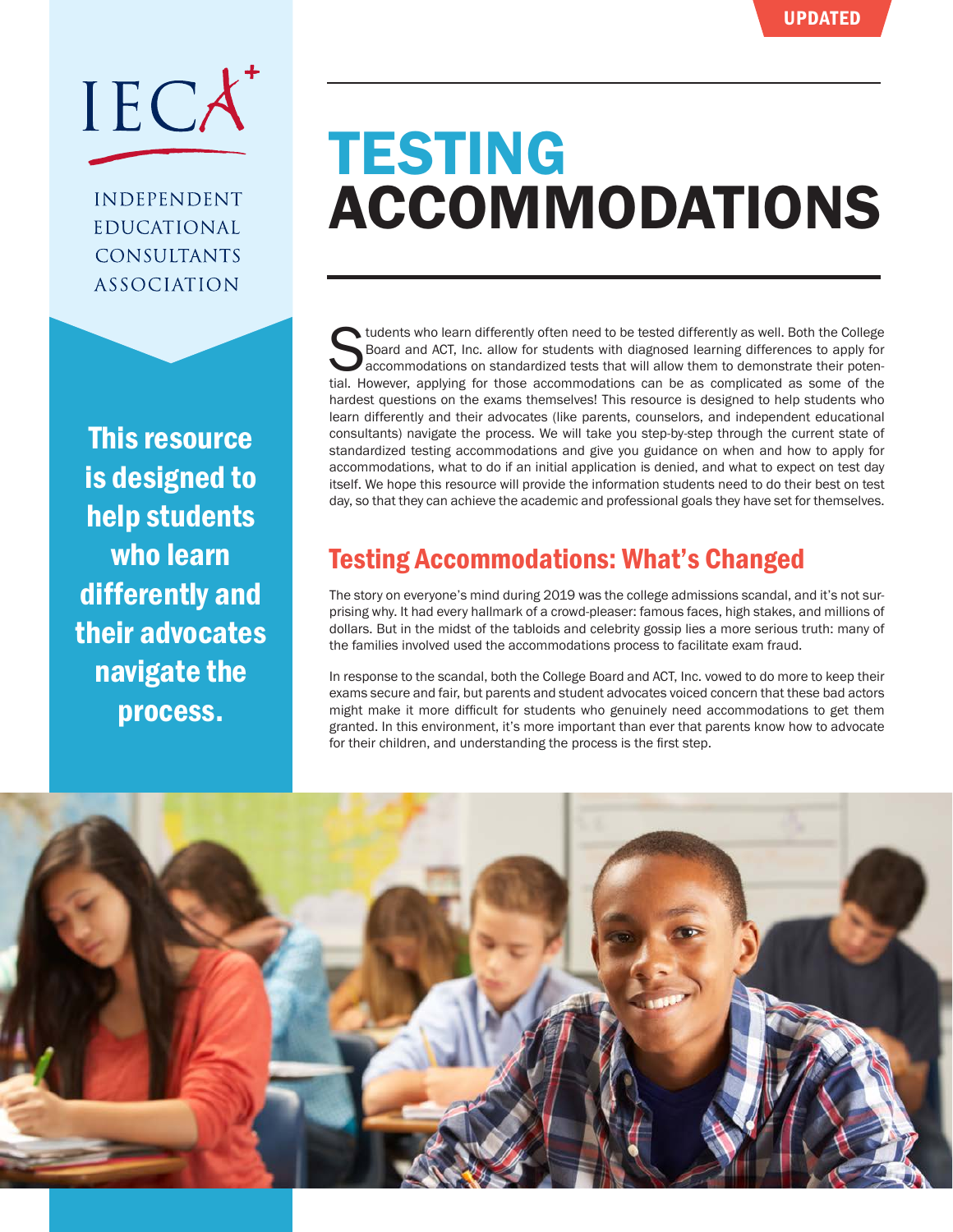Applying takes time, and it's important to budget for that time on the front end.



## In the Accommodations Process, the School Remains Central

In 2016, the Department of Justice published a set of guidelines detailing how testing companies must comply with the amended Americans With Disabilities Act. These guidelines led the College Board and ACT, Inc, to streamline and standardize their accommodations request process in order to better serve students with disabilities. The most significant change to the process placed students' schools as the central nervous system of the accommodations process. Essentially, students who have an IEP (Individualized Education Plan), 504 plan, or other formal accommodations plan in place at their school—and who use said plan for schoolwork and tests—are likely to be approved for those same accommodations on the SAT or ACT.

Both testing agencies pushed the accommodations request process online, on platforms that can only be accessed by recognized testing coordinators at students' schools (these are usually guidance counselors or disability coordinators). Often, families don't even have to provide documentation (apart from what they submitted to the school to get the accommodations plan in place in the first place) unless they need to appeal a denial.

Students who are homeschooled or who wish to apply for accommodations without the help of their school have to do so with a paper form, available for download from either the College Board's or the ACT's website, depending on the test. In these cases, the burden of documentation does fall on the family, so it's important to have recent psychoeducational testing and to make sure everything is documented. This is a good rule of thumb for all students, whether they are homeschooled or not, but parents of homeschooled students will need to be particularly thorough.

The most important thing that parents can do is to be aware of their student's educational needs and consistently advocate that those needs are met. Do not wait until sophomore or junior year to address learning differences that might require testing accommodations. Any student who needs accommodations on the SAT and ACT would also benefit from utilizing accommodations in school as well. Parents of students who get informal accommodations in school—such as extended time on tests—but who don't have a formal IEP or 504 plan should work with their students' school to document these accommodations.

### Make Time for the Process

Applying for accommodations takes time, and it's important to budget for that time on the front end.

For College Board exams (the SAT, PSAT, SAT Subject Tests, and AP Exams), it's a good idea to get started as soon as possible, because parents can apply for accommodations at any time during their student's high school career. When a student is approved for accommodations on a College Board exam, the accommodations follow them to any type of College Board  $exam<sup>1</sup>$  and are good for a year after their high school graduation (with the exception of temporary accommodations for illness or injury,



which have a stated expiration date). It can take up to 7 weeks for the College Board to return a decision, which is another reason it's a good idea to start early.

For the ACT, parents have to act within a very specific time frame: *after* registering for a specific test date, but *before* the late registration deadline for that date. When registering their student, parents must indicate the need for accommodations; the ACT registration portal will then provide

1Please note that these accommodations do not carry over into the PSAT 8/9, CLEP or ACCUPLACER exams; families will have to apply for accommodations on those tests separately.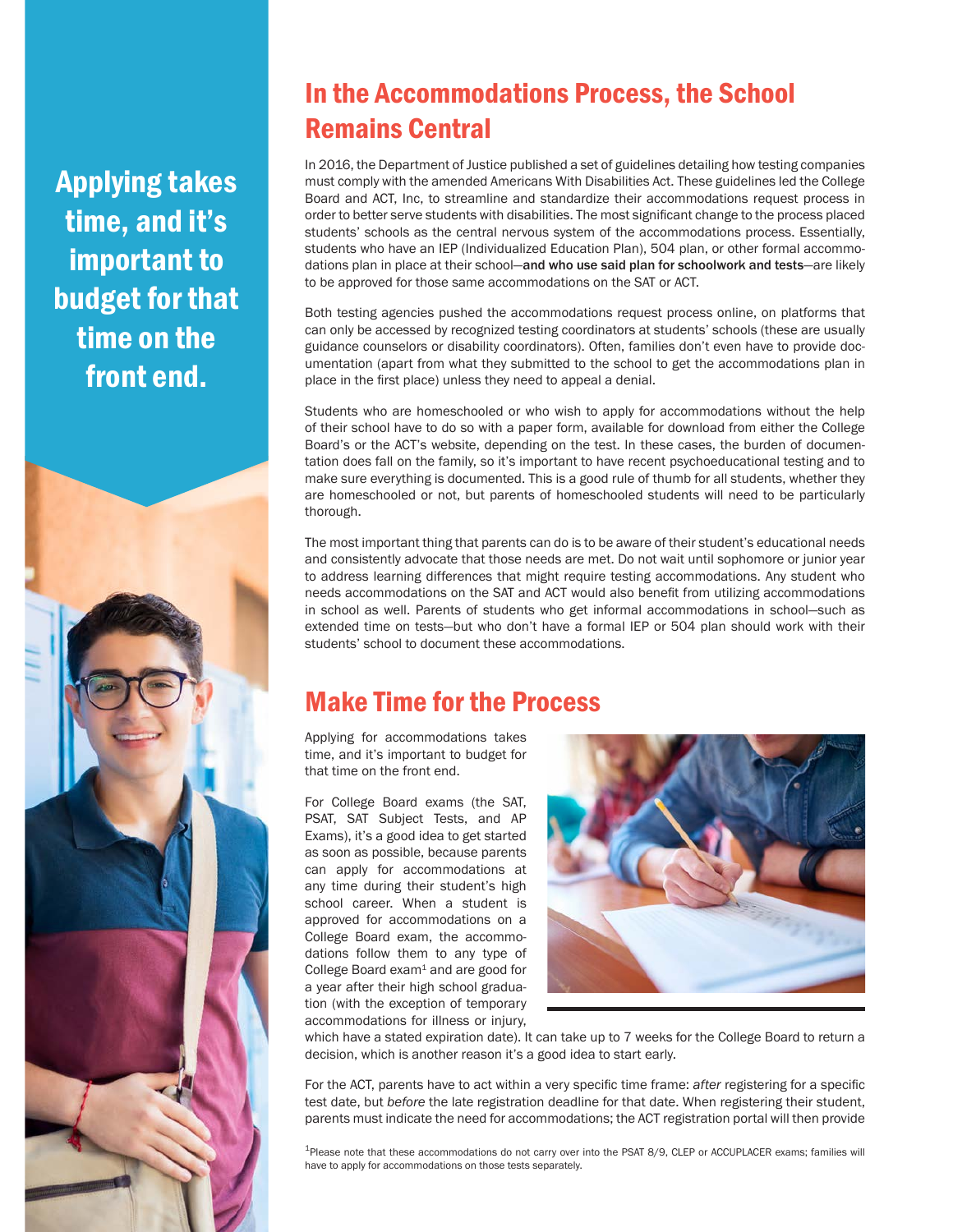them with information and next steps. They should immediately contact their student's school to get the process started. The ACT accommodations decision process can take up to 2 weeks.

Families whose requests are denied by either testing agency can appeal the decision with the help of their testing coordinator; however, the appeals process also takes time and must be completed before the deadline for a given test date.

#### Changes to ACT Accommodations

Prior to 2018, students with standard extended time (time-and-a-half) on the ACT were allowed to self-pace; this allowed students to spend as much time as they needed on certain areas and less on others. Needless to say, the self-pacing feature made the extended-time ACT far more accessible to a number of students than its SAT counterpart. That all changed in 2018, when ACT, Inc, changed its self-paced extended time to a rigid, time-and-a-half per section format. Students currently taking the ACT with extended time should be aware that they will no longer be allowed to move within the test at their own pace: they will be moved from section to section by their proctor.

In the wake of the Varsity Blues scandal, ACT, Inc has made some additional changes to its special testing accommodations to shore up security and prevent abuse. For students taking the test with multiday or other special testing accommodations that can't be given on a National Test Date, the testing window has been shortened from three to two weeks. In addition, ACT, Inc has increased its monitoring of special testing locations and requests for individual testing.



#### ACT Changing Again

In September 2020, ACT, Inc will be rolling out new features: superscored reports, online testing, and section retesting. The second two features reflect a major step in the move toward computer-based testing, which has been the ACT's standard in international testing for several years.

ACT, Inc, predicts that the change to computer-based testing will not affect the accommodations request process. Many accommodations, such as time and a half extended time, small group testing and preferential seating, *should* carry over to online testing and section retesting on National Test Dates. In addition, ACT, Inc predicts that some accommodations will be made easier with online functions built into the testing platform, like magnifiers or text-to-speech add-ons. Students with special testing accommodations will likely still use a paper test, because they will not be able to test at online-equipped national testing sites.

It's important to note that ACT, Inc's responses to accommodations questions have been speculative; it is impossible to know *exactly* what impact these changes will have on the test-day experience of students with accommodations until September and beyond.

#### Final Thoughts

The testing landscape is in a state of flux right now. Some of the changes were long planned; others are coming in the wake of scandal. However, the most important aspects of the accommodations process remain the same. Documentation is vital, as is school support. The final and perhaps most vital—key to success is adequate time for the process to play out (building in a cushion for appeal if necessary). These three tools will allow parents to position themselves as advocates for their students' educational needs on the college admissions tests. Your independent educational consultant can be a valuable ally in helping you to navigate this changing, and at times, confusing process.  $\blacksquare$ 

*Written by Jed Applerouth, PhD, Katie Rose-De Laet, Diana Cohen, JD, Applerouth Tutoring Services, LLC, for the Independent Educational Consultants Association*

Your independent educational consultant can be a valuable ally in helping you to navigate this changing, and at times, confusing process.